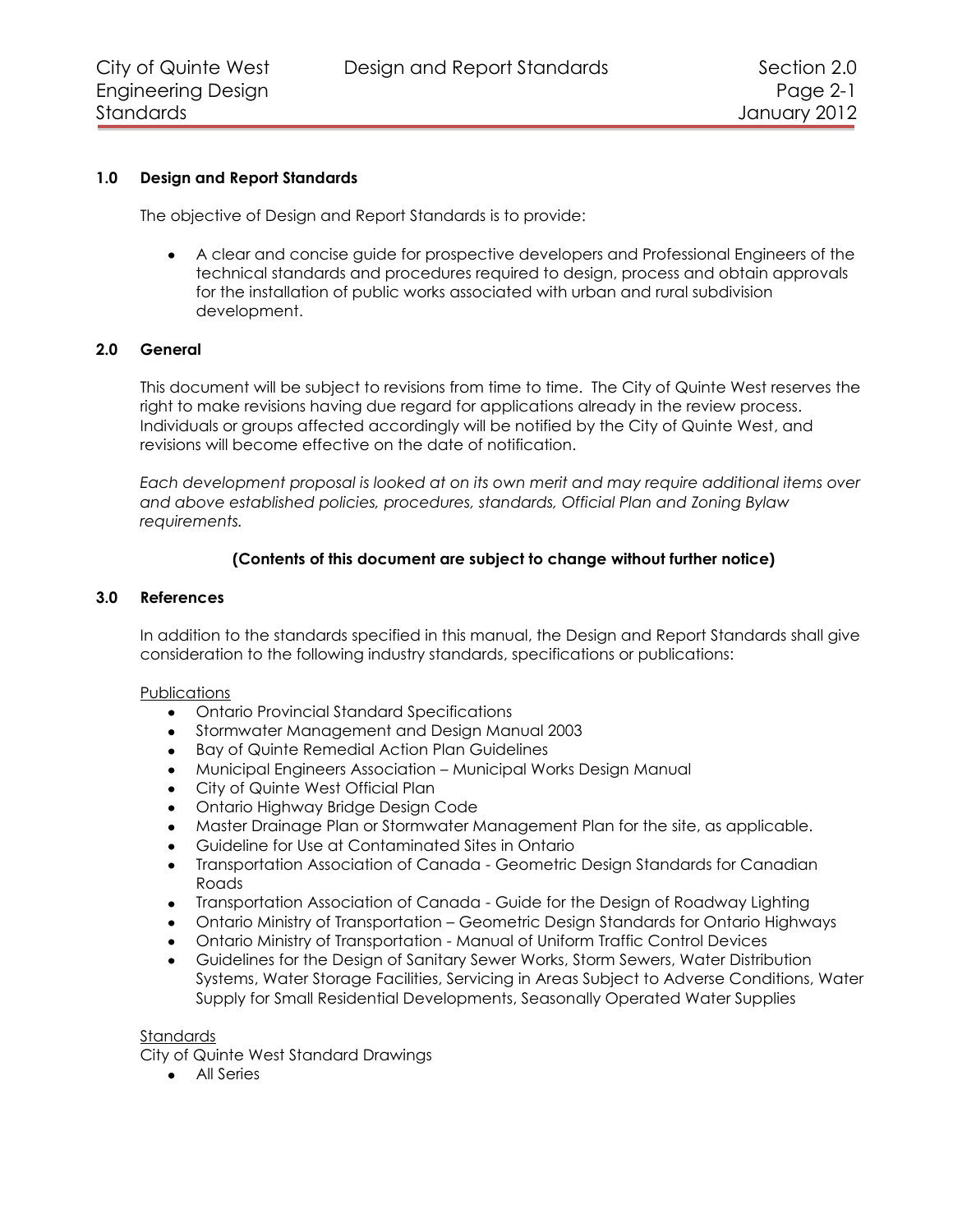Permits/Approvals

- Ministry of Natural Resources
- Ministry of Transportation
- Ministry of the Environment
- Lower Trent Conservation Authority
- Quinte Conservation Authority
- City of Quinte West Planning Department Site Plan Approval
- City of Quinte West Bylaw 08-30 "Site Alteration Bylaw"
- Development Charges By-law(s)
- Standard Site plan / Subdivision Agreement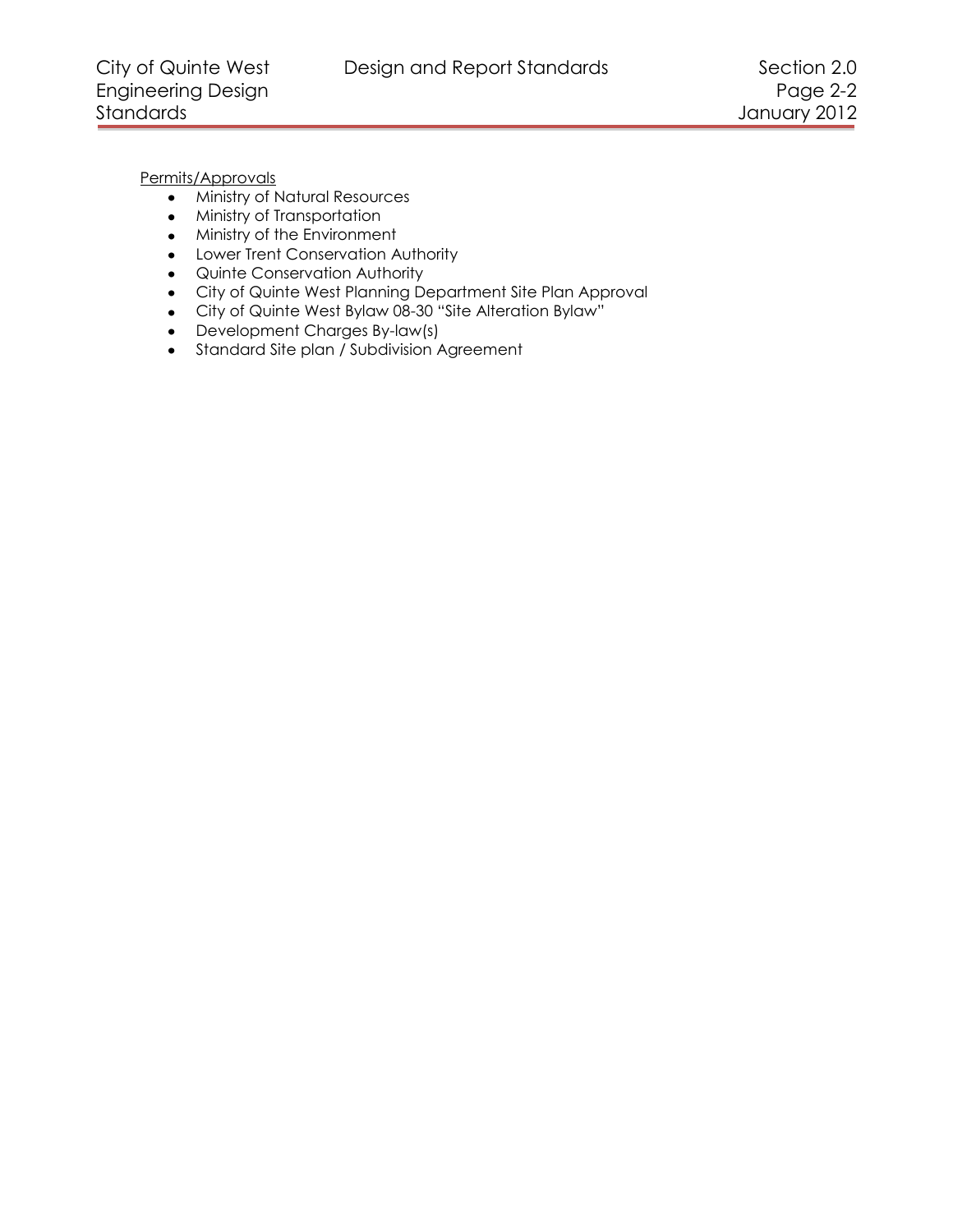# **4.0 Table of Contents**

| <b>SECTION</b> |                                                                                             | <b>PAGE</b> |
|----------------|---------------------------------------------------------------------------------------------|-------------|
| 5.0            |                                                                                             |             |
|                |                                                                                             |             |
|                |                                                                                             |             |
|                |                                                                                             |             |
|                |                                                                                             |             |
|                |                                                                                             |             |
| 6.0            |                                                                                             |             |
| 7.0            |                                                                                             |             |
|                |                                                                                             |             |
|                | 7.2                                                                                         |             |
|                | 7.3                                                                                         |             |
|                | 7.4 Plan and Profile Drawings (1:500 Horizontal, 1:50 Vertical) ________________________ 8  |             |
|                | 7.4.1                                                                                       |             |
|                | 7.4.2                                                                                       |             |
|                | 7.5                                                                                         |             |
|                | 7.6                                                                                         |             |
|                | Storm Drainage / Sanitary Drainage Plans (Scale to suit) ________________________ 10<br>7.7 |             |
|                | 7.8                                                                                         |             |
|                |                                                                                             |             |
|                |                                                                                             |             |
|                |                                                                                             |             |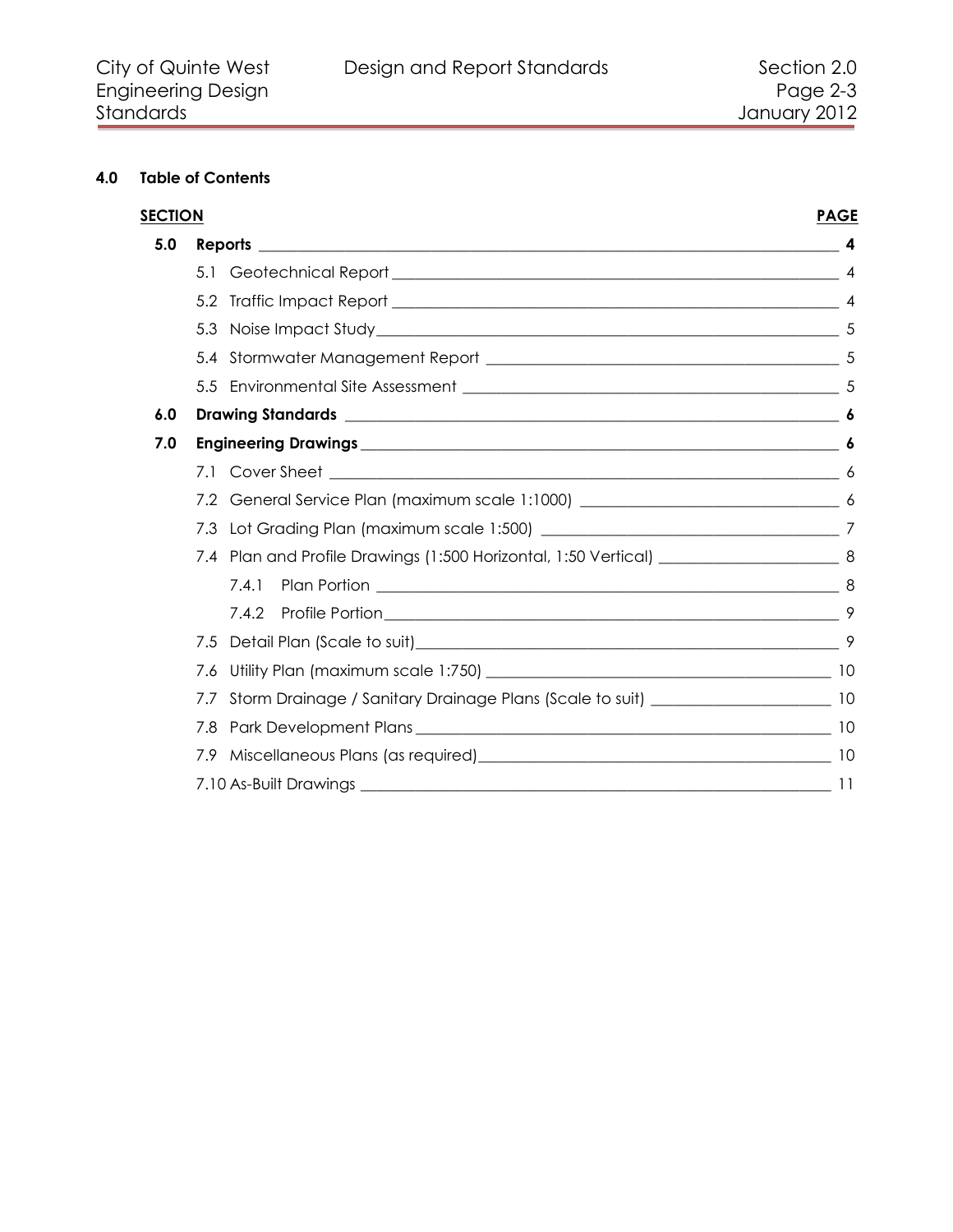# **5.0 Reports**

<span id="page-3-0"></span>The City of Quinte West may request reports or studies to further investigate site conditions and provide recommended solutions. The need for these studies will be determined during the preconsultation stage.

## <span id="page-3-1"></span>5.1 Geotechnical Report

The purpose of this report is to examine subsurface conditions such as:

- Soil type(s);  $\bullet$
- **•** Groundwater levels;
- Depth of refusal, bedrock, etc and;
- Soil bearing capacity.

As part of a complete Geotechnical Report submission, the report shall:

- $\bullet$ Examine and confirm subsurface conditions and provide recommendations to accommodate proposed works on the site.
- Confirm the adequacy of the City's minimum standard of flexible pavement design or recommend a higher standard of design if site conditions warrant.
- Examine and recommend a method of accommodating sub-grade drainage.  $\bullet$
- Address the suitability of native soils, excavated and /or imported materials for roadway construction, trench backfill and building foundation construction.
- Identify construction methods including those related to backfilling or the  $\bullet$ placement of fill materials.
- Be accompanied by a scaled plan of the site showing test pit or borehole locations, together with a log of test pit or bore hole findings tied to geodetic datum.

All reports must be signed and stamped by a Professional Engineer or a Professional Geoscientist licensed in the Province of Ontario.

## <span id="page-3-2"></span>5.2 Traffic Impact Report

The purpose of a Traffic Impact Report is to examine existing traffic conditions and what impact a proposed development may have. All subdivision developments are to provide a traffic impact analysis based on projected traffic flows and the ultimate build out of the development unless specifically waived in writing by the Director of Public Works and Environmental Services. A Traffic Impact Report is not required for Site Plan applications unless identified in the Site Plan Approval process.

As part of a complete Traffic Impact Report submission, the report shall:

- Examine existing traffic conditions.
- Provide estimated peak flows generated and traffic movements generated as a result of the project.
- Confirm the status of existing traffic conditions and what impact the development will have.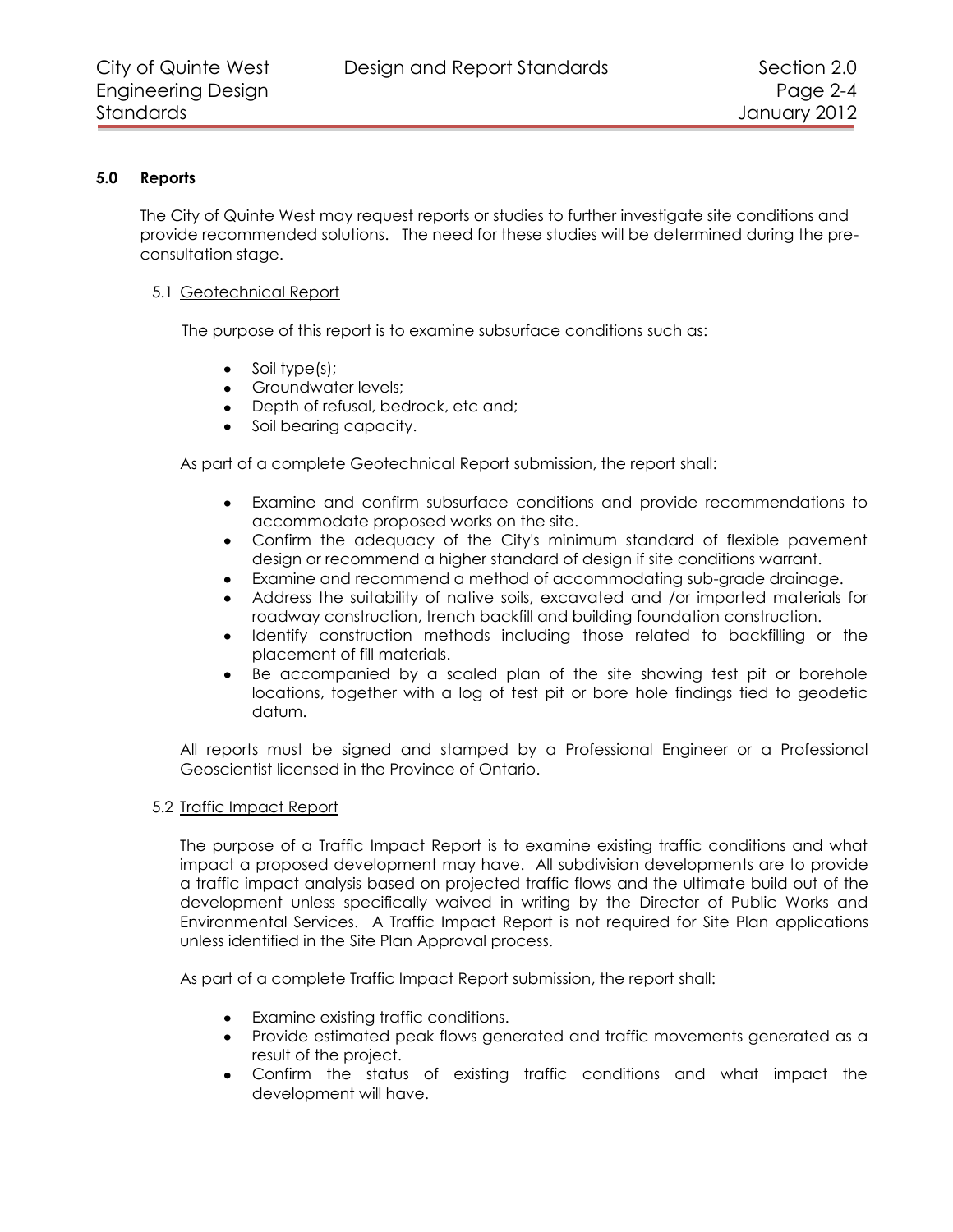Provide recommendations including upgrades to City infrastructure such as  $\bullet$ storage lane requirements and traffic control devices based on the estimated peak flows generated that will minimize or improve existing traffic conditions.

All reports must be stamped by a Professional Engineer licensed in the Province of Ontario.

#### <span id="page-4-0"></span>5.3 Noise Impact Study

All developments adjacent to or within close proximity to major noise sources such as those generated by existing or future rail and road facility expansions shall be required to conduct a noise and vibration analysis to demonstrate compliance to MOE guidelines. These reports are required to be submitted with the Plan of Subdivision Application.

Noise impact studies should be prepared by a qualified individual, preferably a Professional Engineer with experience in environmental acoustics.

#### <span id="page-4-1"></span>5.4 Stormwater Management Report

All developments shall be required to provide a Stormwater Management Report demonstrating the means of compliance to the City's Stormwater Management Policies and the Bay of Quinte Remedial Action Plan Guidelines for both quality and quantity control unless specifically waived in writing by the Director of Public Works and Environmental Services. A Stormwater Management Report is not required for Site Plan applications unless identified in the Site Plan Approval Process.

As part of a complete Stormwater Management Report submission, the report shall:

- Provide background information such as zoning, proposals, existing watershed  $\bullet$ studies, etc. to identify drainage issues
- Review receiving drainage system for components, existing problems, right to outlet, conflicts with future works, etc.
- Assess impact to the receiving drainage system.
- Identify construction operation and maintenance issues.
- Provide supporting documentation, maps and calculations to support any recommendations or proposals.

Stormwater Management Reports should be prepared by a qualified individual, preferably a Professional Engineer with experience in Stormwater Management.

#### <span id="page-4-2"></span>5.5 Environmental Site Assessment

A Phase 1 Environmental Site Assessment shall be undertaken by each site proponent (owner) for all areas of the subdivided lands intended for public occupancy including all lands which are to be conveyed to the City of Quinte West unless specifically waived in writing by the City's Director of Public Works and Environmental Services. An Environmental Site Assessment is not required for Site Plan applications unless identified in the Site Plan Approval Process.

As part of a complete Environmental Site Assessment submission, the report shall: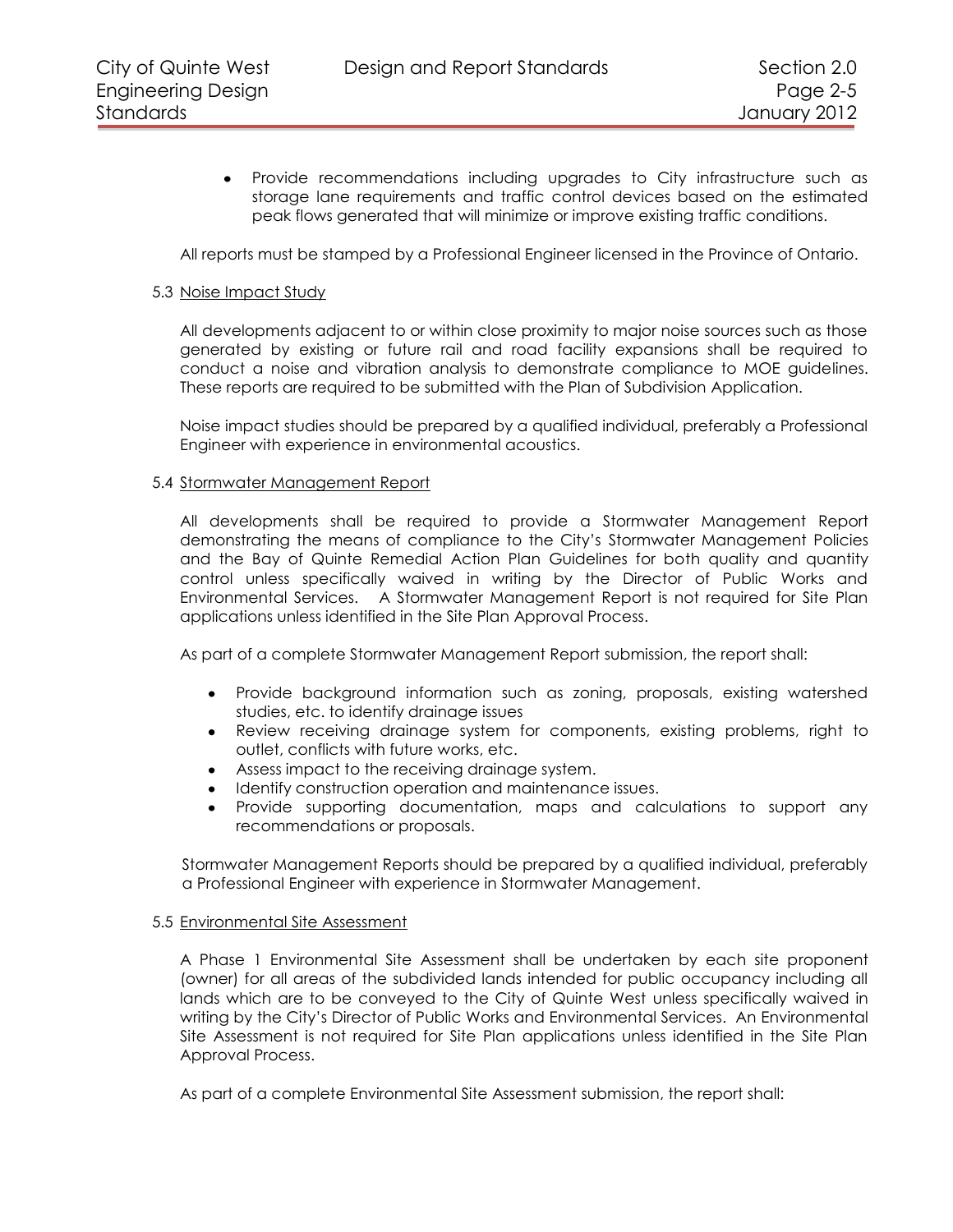- Identify, characterize, or delineate the nature and extend of contamination both above and below grade on the property in accordance with CSA document Z768- 94.
- Provide assurances that the environmental quality of subject lands are suitable for the intended land use as described within the Guideline for Use at Contaminated Sites in Ontario (MOE, re. 1997) or latest editions.

Environmental Assessment Reports should be prepared by a qualified individual, preferably a Professional Engineer with experience in Environmental Assessments.

## <span id="page-5-0"></span>**6.0 Drawing Standards**

Part of a complete submission will include a complete set of engineering drawings. All plans submitted shall be digitally prepared and printed on standard size 600mm by 900mm (24"x 36") sheets.

All plans must be complete, legible, and concise as to the materials, methods and details of construction. Each individual plan must also contain:

- The legal description of all individual parcels of land in accordance with the plan of survey.
- A north arrow.
- A title block depicting the date, date of recent revisions, and scale of the plan in metric units.
- All "approved" street names.
- The stamp and signature of a Professional Engineer registered with the Professional Engineers of Ontario (P.E.O.)

Plans which are "Approved for Construction" shall also be submitted to the Public Works Department in digital format compatible with municipality's current version of AutoCAD software and in Adobe Portable Document Format (pdf).

## **7.0 Engineering Drawings**

<span id="page-5-1"></span>A complete set of engineering plans will be comprised of the following:

<span id="page-5-2"></span>7.1 Cover Sheet

A cover sheet bearing the name of the development, the subdivision owners name, a key plan showing the site location relative to two nearby major highways and a table of plan contents.

#### <span id="page-5-3"></span>7.2 General Service Plan (maximum scale 1:1000)

The General Plan will indicate the general overall scope of the project and the geographic relationship to surrounding lands. The General Plan will illustrate:

Existing utility services and roads within and around the development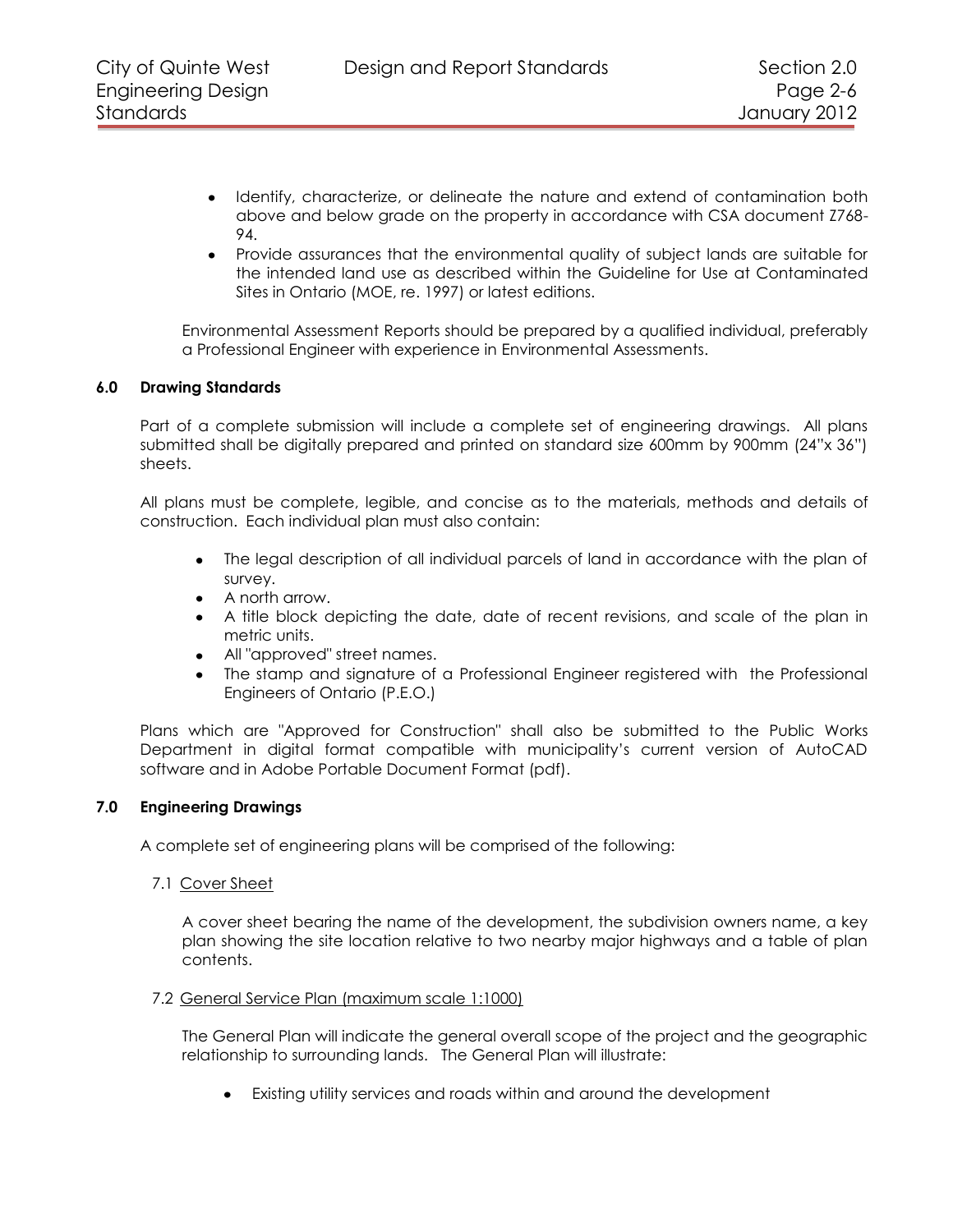- Proposed storm, sanitary collection systems, water distribution systems (mains only), with details for:
	- $\checkmark$  Pipe diameters
	- $\checkmark$  Valve sizes and locations
	- $\checkmark$  Hydrants
	- $\checkmark$  Maintenance holes numbered in sequence
	- $\checkmark$  Direction of flow in sewers
	- $\checkmark$  Standard service lateral connection symbols
- Storm and Sanitary Design Charts (can also be attached to a Plan & Profile Drawing)
- $\bullet$ Existing and proposed easements.
- The general location of test pits or boreholes from the soils report.  $\bullet$
- A legend of symbols (OPSS 100).
- A list bearing the description, location and elevation of benchmarks to be used in establishing vertical control on the site. A minimum of two benchmarks to geodetic datum is to be to be provided with locations preferably within the project boundaries.
- $\bullet$ A reference index showing the coverage of all plan and profile drawings and their corresponding drawing numbers within the set.
- Phase limits.

## <span id="page-6-0"></span>7.3 Lot Grading Plan (maximum scale 1:500)

The Lot Grading Plan shall establish the final grade control for all lots and blocks within the development in accordance with the Municipality's Lot Grading and Stormwater Management requirements and objectives. The plan must contain sufficient detail to accurately assess the impact of post development surface drainage both within and adjacent to the owner's lands. This plan will contain:

- A key plan
- A legend using standard symbols.
- A list bearing the description, location and elevation of bench marks to be used in establishing vertical control on the site. Benchmarks are to be to geodetic datum and a minimum of two is required within the project boundaries.
- $\bullet$ Existing ground contours or elevations in and adjacent to the development as established by field survey. Within and adjacent to the subdivision boundary, the City will accept elevations established by recent/modern aerial photography with the exception of all intersecting lot lines (existing and proposed) at the subdivision boundary. The Owner's Engineer shall verify the accuracy of all aerial contours by appropriate spot checks. Where adjacent lands are currently under development the approved proposed grades shall be identified and used in determining the treatment at the common boundary.
- The limits of cut and fill required in pre-grading.  $\bullet$
- Existing vegetation limits, including that which is to be preserved.
- Existing ditches, swales and watercourses in and adjacent to the development.  $\bullet$
- Existing buildings, foundations to be demolished.  $\bullet$
- Proposed grades at each property corner and at the building platform plus any other grades required conveying the intent of the plan.
- Proposed gradients along side and rear lot lines (in %).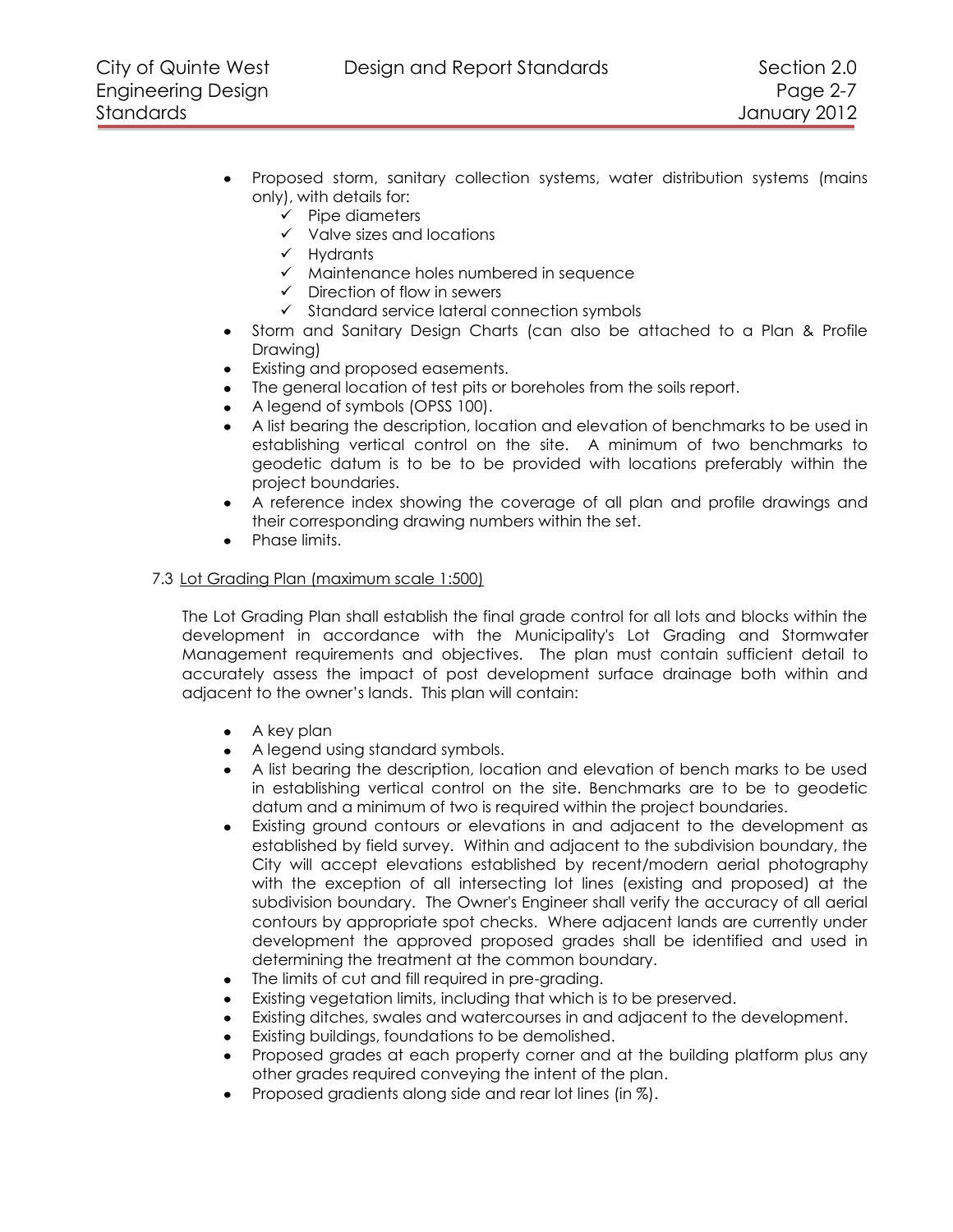- $\bullet$ The proposed direction of surface run-off using arrows.
- Road centerline elevations calculated at the projected lot line extension or at regular chainage intervals (20 meter min.) which ever is the lesser.
- Control point road grades BVC, EVC, sag, crest etc.  $\bullet$
- $\bullet$ Location and inlet elevation of all existing and proposed storm drainage inlets. All structures are to be numbered. (Roadside inlets may be shown in table form)
- Miscellaneous lot grading types and drainage patterns.  $\bullet$
- Proposed swales and ditches including typical cross sections.  $\bullet$
- Slope limits resulting from cut or fill operations.  $\bullet$
- Typical grading details and specifications.
- $\bullet$ Existing and proposed easements.
- Culverts including invert, diameter and length  $\bullet$
- Details of all structures required for slope stability where maximum slopes cannot be achieved.
- Location and pertinent details of all sedimentation and erosion control measures.

## <span id="page-7-0"></span>7.4 Plan and Profile Drawings (1:500 Horizontal, 1:50 Vertical)

The Plan and Profile Drawings will provide the detailed information required for construction of roads and municipal services.

- <span id="page-7-1"></span>7.4.1 Plan Portion
	- Horizontal control data for the road centerline including
		- $\checkmark$  P.I. Station chainage
		- $\checkmark$  length of tangent
		- $\checkmark$  degree of curve
		- $\checkmark$  curve length
		- beginning of curve chainage
		- $\checkmark$  end of curve chainage
	- All existing services with original plan referenced.
	- Cross reference numbers of adjoining plans and match lines.
	- All municipal services to be constructed including service laterals with non standard locations dimensioned to property lines.
	- Pipe diameters and pipe material. Symbols and notes may be used to depict size and type of standard building service laterals.
	- Utility Structures i.e. Storm and Sanitary Maintenance holes, valve chambers  $\bullet$ etc. with corresponding identifier i.e. number or letter symbol (matching design sheets)
	- Catchbasin locations and connection details such as
	- slope, invert
	- top of grate elevations (May be shown in table form)  $\bullet$
	- Streetscape locations, such as; utility pedestals, community mailboxes  $\bullet$ streetlights and fire hydrants.
	- All traffic control devices including pavement markings
	- Any facilities to address public transit (bus lay-bys etc.)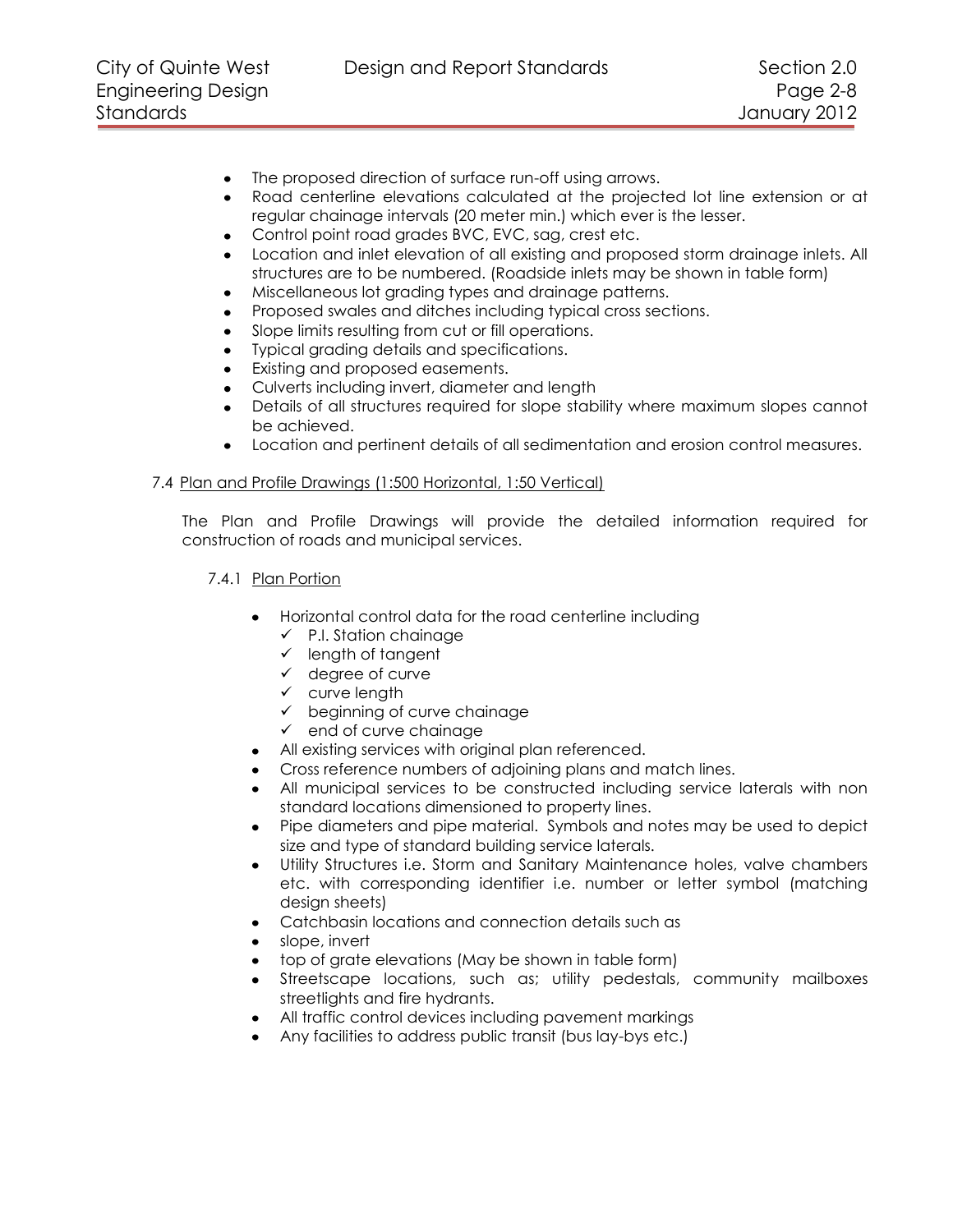# <span id="page-8-0"></span>7.4.2 Profile Portion

- A profile of the existing grade and proposed road grade along the centerline of pavement projected directly below the plan view.
- Existing and proposed centerline road elevations.
- Vertical control data, including:
	- $\checkmark$  points of intersection
	- $\checkmark$  tangent gradients
	- $\checkmark$  K factors
	- $\checkmark$  super-elevation details as necessary.
- A profile of the road subgrade elevation showing grade treatment, transition treatment, method of achieving subgrade drainage etc.
- Rock soundings at sufficient intervals to determine road construction  $\bullet$ requirements and to determine estimated rock excavation quantities for the construction of underground services.
- Test pit locations and critical bore hole results.  $\bullet$
- Station chainage along the centerline of the road maximum spacing 20 meters plus those for establishing vertical control.
- All proposed and existing pipes showing length, inside diameter, gradient, invert elevations at maintenance holes (san. storm), depth of cover (water), type of pipe material, and bedding requirements including specification numbers and reference to detail drawings.
- Storm and Sanitary Maintenance holes, valve chambers etc., including:  $\bullet$
- Type (i.e., O.P.S.D Type )
- Size (barrel diameter or inside dimensions )
- Chainage and offset from centerline.  $\bullet$
- Top of grate elevation  $\bullet$
- Identifier i.e. number or letter symbol (matching design sheets)  $\bullet$
- $\bullet$ Details of drop structures, safety platforms, etc.
- Proposed and existing watermains with type of pipe material, bedding requirements and depth of cover.
- Cross reference to detail drawings elsewhere in the set for sewer maintenance holes or special watermain details.
- All pipe clearance details at crossing of pipes.

## <span id="page-8-1"></span>7.5 Detail Plan (Scale to suit)

Detail Drawings will be required when there is not sufficient space on the Plan and Profile Drawings, or other drawings to fully describe the necessary works. The Detail Drawings might include:

- $\bullet$ Road cross section, curb and sidewalk details (mandatory).
- Details of special chambers, such as metering chambers.
- $\bullet$ Details of special structures, which might include storm sewer inlets and outlets, or retaining walls.
- Details of special drainage features, including stormwater retention/detention ponds.
- Pumping station details.
- Walkway fencing details.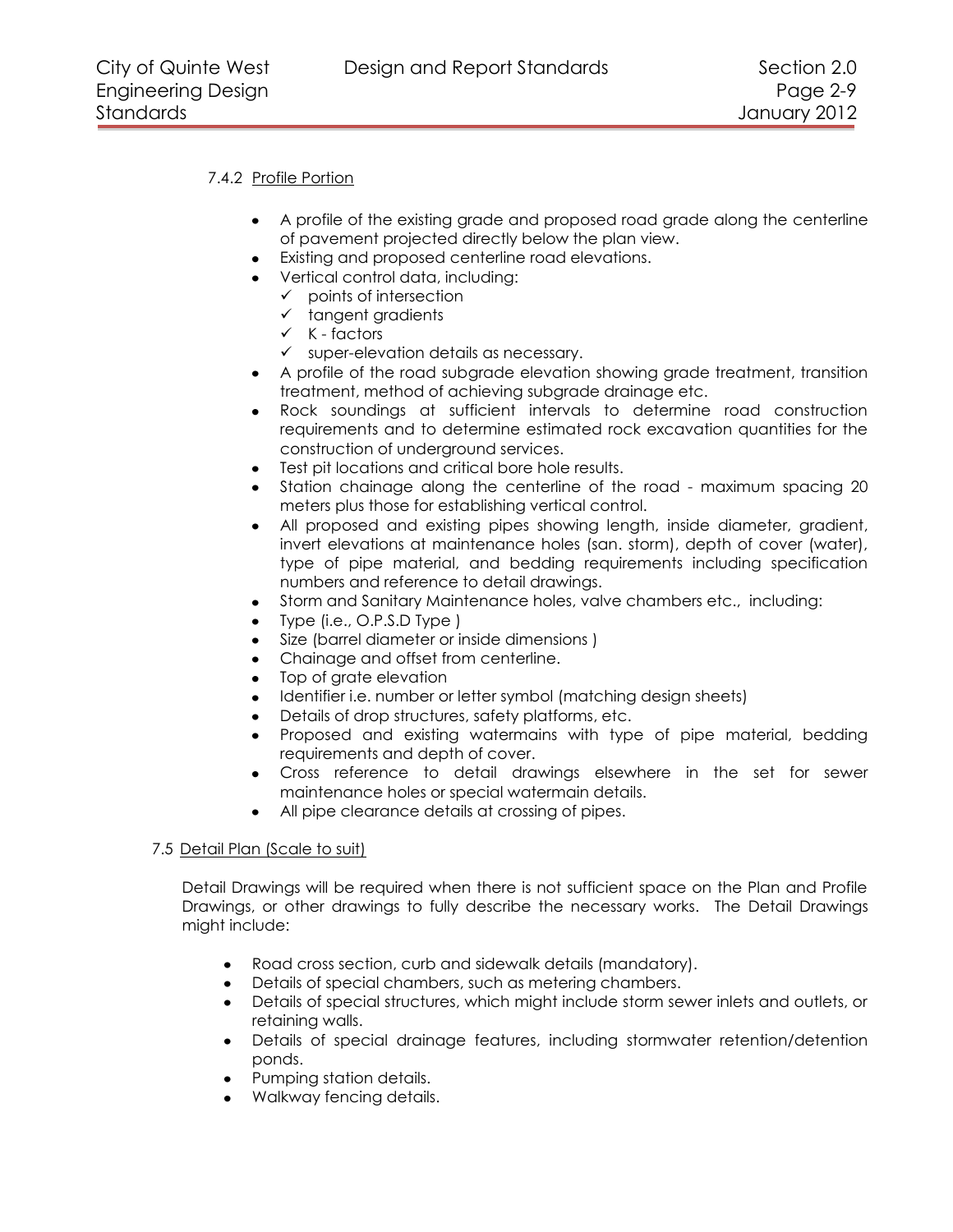City of Quinte West Design and Report Standards Section 2.0

# <span id="page-9-0"></span>7.6 Utility Plan (maximum scale 1:750)

The designer will compile the Utility Plan for utilities other than water and sewer from the requirements of the various public and private utility agencies (Electric, Telephone, Natural Gas, Cable TV, Canada Post). The Utility Plan also details municipal requirements for street lighting. The Utility Plan shall include:

- A legend using standard symbols.
- Streetlight specifications including electrical distribution system.
- Typical utility trench details, duct locations.
- The location of all existing and proposed streetlights in and adjacent to the development.
- The location of utility structures and street furniture such as Electric, Telephone, Cable TV, Gas and Canada Post in and adjacent to the development.
- Connection details for all proposed streetlights, including wiring location, duct  $\bullet$ requirements, electrical source and fuse pedestal locations.
- Existing and proposed utilities (Electric, Telephone, Cable TV, Gas and Streetlight  $\bullet$ circuitry) including those in common trench (in schematic form).
- Specific duct and trench cross-section details for road crossings.

## <span id="page-9-1"></span>7.7 Storm Drainage / Sanitary Drainage Plans (Scale to suit)

A separate drainage area plan for storm and sanitary drainage calculations shall be prepared.

The Storm Drainage / Sanitary Drainage Plans are used to identify the contributing areas to each system and how it plans to be controlled. They should identify:

- The street and lot layout of the subdivision, identifying street names and property descriptions.
- Existing and proposed sewers and maintenance holes are to be shown, identifying manhole numbers, and sewer sizes and direction of flow.
- Contributing sub-area boundaries are in hectares.
- To scale the extent of drainage areas outside the development supported by existing ground contours, which shall also be shown.
- Each drainage area plan will include a key plan and a legend.

All reports must be signed and stamped by a Professional Engineer in the Province of Ontario.

## <span id="page-9-2"></span>7.8 Park Development Plans

Contact the Director of Public Works and Environmental Services for requirements.

# <span id="page-9-3"></span>7.9 Miscellaneous Plans (as required)

- Noise Attenuation / fencing
- Tree Preservation Plan (if required)